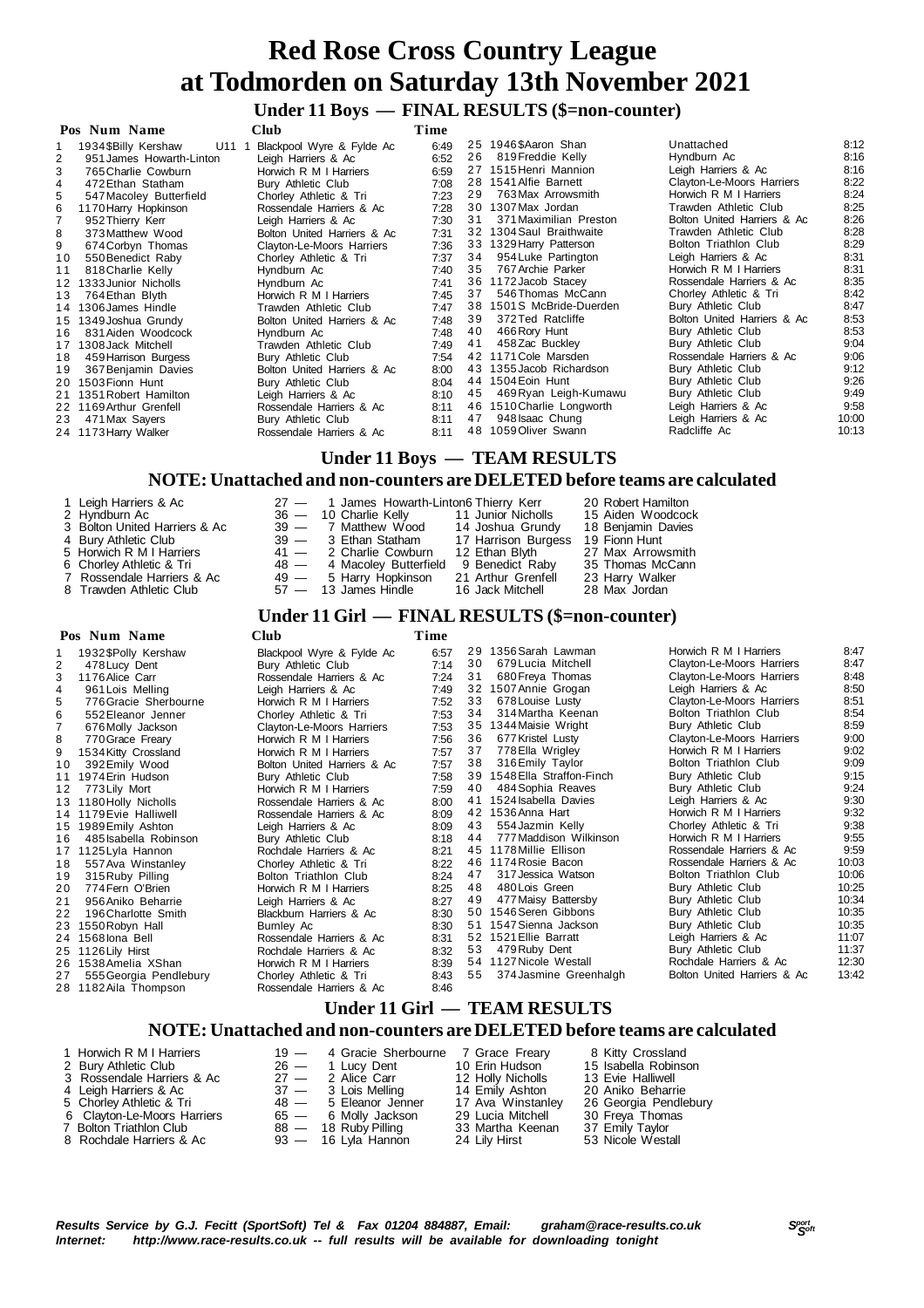#### **Under 13 Boys — FINAL RESULTS**

| Pos Num Name<br>201 Samuel Aspey<br>1<br>2<br>565 Henry Ward<br>3<br>566 Max Winstanley<br>4<br>781 Mark Titmuss<br>5<br>203 Liam Bennison<br>6<br>491 Edison Marsden<br>$7^{\circ}$<br>1354 Alexander Glenn<br>8<br>215 Callum Singleton<br>9<br>108 Toby Nixon<br>10 1186 Francis Vidler<br>206 George Camara<br>11<br>12 1187 Alfie Walker<br>13 377 Alexander Preston | <b>Club</b><br>Blackburn Harriers & Ac<br>Chorley Athletic & Tri<br>Chorley Athletic & Tri<br>Horwich R M I Harriers<br>Blackburn Harriers & Ac<br>Bury Athletic Club<br>Leigh Harriers & Ac<br>Blackburn Harriers & Ac<br><b>Barlick Fell Runners</b><br>Rossendale Harriers & Ac<br>Blackburn Harriers & Ac<br>Rossendale Harriers & Ac<br>Bolton United Harriers & Ac | Time<br>7:49<br>8:06<br>8:30<br>8:32<br>8:41<br>8:50<br>8:52<br>9:01<br>9:05<br>9:14<br>9:23<br>9:32<br>9:34 | 20<br>21 | 14 1335 Harry Yates<br>15 1315 Seth Fenton-Clough<br>16 1535 Francis Crossland<br>17 212 Loucas Lancashire<br>18 1358 Patrick Yates<br>19 1318 Henry Robinson<br>563 Jack McCann<br>489 Kian Bleaklev<br>22 1184 Thomas Smith<br>23 558 Daniel Allchurch<br>24 1188 Elliot Webster<br>25 967 Adam Wilkinson<br>26 1185 Toby Steel<br>Under 13 Boys - TEAM RESULTS | Horwich R M I Harriers<br>Trawden Athletic Club<br>Horwich R M I Harriers<br>Blackburn Harriers & Ac<br>Bury Athletic Club<br>Trawden Athletic Club<br>Chorley Athletic & Tri<br>Bury Athletic Club<br>Rossendale Harriers & Ac<br>Chorley Athletic & Tri<br>Rossendale Harriers & Ac<br>Leigh Harriers & Ac<br>Rossendale Harriers & Ac | 9:38<br>9:45<br>9:48<br>9:48<br>9:56<br>10:06<br>10:09<br>10:12<br>10:43<br>10:57<br>11:39<br>12:07<br>13:08 |
|---------------------------------------------------------------------------------------------------------------------------------------------------------------------------------------------------------------------------------------------------------------------------------------------------------------------------------------------------------------------------|--------------------------------------------------------------------------------------------------------------------------------------------------------------------------------------------------------------------------------------------------------------------------------------------------------------------------------------------------------------------------|--------------------------------------------------------------------------------------------------------------|----------|-------------------------------------------------------------------------------------------------------------------------------------------------------------------------------------------------------------------------------------------------------------------------------------------------------------------------------------------------------------------|------------------------------------------------------------------------------------------------------------------------------------------------------------------------------------------------------------------------------------------------------------------------------------------------------------------------------------------|--------------------------------------------------------------------------------------------------------------|
|                                                                                                                                                                                                                                                                                                                                                                           |                                                                                                                                                                                                                                                                                                                                                                          |                                                                                                              |          |                                                                                                                                                                                                                                                                                                                                                                   |                                                                                                                                                                                                                                                                                                                                          |                                                                                                              |

| Blackburn Harriers & Ac    | $14 - 1$ Samuel Aspey    | 5 Liam Bennison  | 8 Callum Singleton   |
|----------------------------|--------------------------|------------------|----------------------|
| 2 Chorley Athletic & Tri   | $25 - 2$ Henry Ward      | 3 Max Winstanley | 20 Jack McCann       |
| 3 Horwich R M I Harriers   | 34 — 4 Mark Titmuss      | 14 Harry Yates   | 16 Francis Crossland |
| 4 Rossendale Harriers & Ac | $44 - 10$ Francis Vidler | 12 Alfie Walker  | 22 Thomas Smith      |
| 5 Bury Athletic Club       | 45 — 6 Edison Marsden    | 18 Patrick Yates | 21 Kian Bleaklev     |

#### **Under 13 Girl — FINAL RESULTS (\$=non-counter)**

|                 | Pos Num Name           | <b>Club</b>                 | Time  |    |                           |                             |       |
|-----------------|------------------------|-----------------------------|-------|----|---------------------------|-----------------------------|-------|
|                 | 974 Gabriella Taylor   | Leigh Harriers & Ac         | 8:34  | 21 | 567 Paige Kelly           | Chorley Athletic & Tri      | 10:27 |
|                 | 381 Scarlett Thompson  | Bolton United Harriers & Ac | 8:46  | 22 | 319 Jessica Taylor        | Bolton Triathlon Club       | 10:30 |
|                 | 221 Agatha Taylor      | Blackburn Harriers & Ac     | 8:54  | 23 | 902 Lea Woodcock          | Hyndburn Ac                 | 10:30 |
|                 | 684 Eliena Lusty       | Clayton-Le-Moors Harriers   | 8:55  |    | 24 1353 Amber Pilkington  | Bolton Triathlon Club       | 10:32 |
| 5               | 685 Bella McCredie     | Clayton-Le-Moors Harriers   | 8:58  |    | 25 1938 \$Millie Baptista | Central Lancs Running & Tri | 10:41 |
| 6               | 786 Grace Mort         | Horwich R M I Harriers      | 9:00  |    | 26 1553 Annabelle XHoyle  | <b>Barlick Fell Runners</b> | 10:43 |
|                 | 217 Hannah Davies      | Blackburn Harriers & Ac     | 9:01  |    | 27 1129 Lottie Peacocke   | Rochdale Harriers & Ac      | 10:49 |
| 8               | 783 Georgia Clarkson   | Horwich R M I Harriers      | 9:02  |    | 28 1189 Eliza Boon        | Rossendale Harriers & Ac    | 11:07 |
| 9               | 496 Faye Gribbin       | Bury Athletic Club          | 9:03  | 29 | 568 Maisie Edwards        | Chorley Athletic & Tri      | 11:07 |
| 10 <sup>1</sup> | 971 Scarlett Jarvis    | Leigh Harriers & Ac         | 9:05  | 30 | 787 Evie Parker           | Horwich R M I Harriers      | 11:50 |
|                 | 11 1999\$Aimee Harling | Blackpool Wyre & Fylde Ac   | 9:06  | 31 | 969 Olivia Copper         | Leigh Harriers & Ac         | 12:02 |
| 12 <sup>1</sup> | 687 Lottie Smith       | Clayton-Le-Moors Harriers   | 9:11  | 32 | 972 Eva Melling           | Leigh Harriers & Ac         | 12:09 |
| 13              | 682 Lottie Hesketh     | Clayton-Le-Moors Harriers   | 9:11  | 33 | 785 Lauren Freary         | Horwich R M I Harriers      | 12:16 |
|                 | 14 1191 Matilda Duffy  | Rossendale Harriers & Ac    | 9:23  | 34 | 686 Annabelle Mitchell    | Clayton-Le-Moors Harriers   | 12:20 |
| 15              | 968 Freya Cash         | Leigh Harriers & Ac         | 9:41  | 35 | 689 Ava Wright            | Clayton-Le-Moors Harriers   | 12:26 |
|                 | 16 1947 \$Nina Simpson | Unattached                  | 9:48  |    | 36 1361 Isabella Barrett  | <b>Barlick Fell Runners</b> | 12:34 |
|                 | 17 1194 Xara Lewis     | Rossendale Harriers & Ac    | 9:54  |    | 37 1192 Georgia Halliwell | Rossendale Harriers & Ac    | 12:36 |
|                 | 18 1190 Ruby Cleaver   | Rossendale Harriers & Ac    | 10:09 |    | 38 1193 Poppy Hopkinson   | Rossendale Harriers & Ac    | 12:39 |
| 19              | 683 Phoebe Jackson     | Clayton-Le-Moors Harriers   | 10:15 | 39 | 379 Cerys Jones           | Bolton United Harriers & Ac | 13:03 |
| 20.             | 218 Tamzin Osborne     | Blackburn Harriers & Ac     | 10:23 | 40 | 380 Jessica Swales        | Bolton United Harriers & Ac | 13:27 |

### **Under 13 Girl — TEAM RESULTS**

#### **NOTE: Unattached and non-counters are DELETED before teams are calculated**

| 1 Clayton-Le-Moors Harriers   | $20 - 4$ Eliena Lusty                   | 5 Bella McCredie   | 11 Lottie Smith   |
|-------------------------------|-----------------------------------------|--------------------|-------------------|
| 2 Leigh Harriers & Ac         | $25 - 1$ Gabriella Taylor               | 10 Scarlett Jarvis | 14 Freya Cash     |
| 3 Blackburn Harriers & Ac     | $28 - 3$ Agatha Taylor                  | 7 Hannah Davies    | 18 Tamzin Osborne |
| 4 Horwich R M I Harriers      | $41 - 6$ Grace Mort                     | 8 Georgia Clarkson | 27 Evie Parker    |
| 5 Rossendale Harriers & Ac    | 44 - 13 Matilda Duffy                   | 15 Xara Lewis      | 16 Ruby Cleaver   |
| 6 Bolton United Harriers & Ac | 75 - 2 Scarlett Thompson 36 Cerys Jones |                    | 37 Jessica Swales |

5 Bury Athletic Club

#### **Under 15 - Boys — FINAL RESULTS (\$=non-counter)**

| Club<br>Pos Num Name<br>Rochdale Harriers & Ac<br>1130 Harry Peacocke<br>578 Jack Lamb<br>Chorley Athletic & Tri<br>2<br>Blackburn Harriers & Ac<br>3<br>223 Oliver Gill<br>Chorley Athletic & Tri<br>572 Marcus Thomasson<br>4<br>Leigh Harriers & Ac<br>5.<br>979 Ethan Davies<br><b>Barlick Fell Runners</b><br>6<br>114 Logan McCredie<br>573 Matthew Allchurch<br>Chorley Athletic & Tri<br>Blackburn Harriers & Ac<br>229 Matthew Smith<br>8<br>9<br>Bury Athletic Club<br>501 Adam Warren<br>Horwich R M I Harriers<br>790 Samuel Bradley<br>10<br>1360 Finley Collings<br>Bury Athletic Club<br>11<br>574 Freddie Edwards<br>Chorley Athletic & Tri<br>12 | Time<br>14:49<br>14:54<br>15:05<br>15:44<br>15:58<br>16:12<br>16:26<br>16:59<br>17:07<br>17:11<br>17:30<br>18:02 | 13 1363 Lyndon Higgins<br>14 1321 Charlie Reeder<br>499 Thomas Donnelly<br>15.<br>789Ted Billington<br>16.<br>17 1569 Peter Williams<br>320 Glvn Dawson<br>18.<br>19 1195 James Bovd<br>984 George Thompson<br>20<br>500 Samuel Gooddy<br>21<br>22 690 Caleb Tregay<br>23 1320 Euan Fenton-Clough<br>24 977 Kieryn Blagg<br>25 1960 SRobbie Parkinson | Leigh Harriers & Ac<br>Trawden Athletic Club<br>Bury Athletic Club<br>Horwich R M I Harriers<br>Rossendale Harriers & Ac<br>Bolton Triathlon Club<br>Rossendale Harriers & Ac<br>Leigh Harriers & Ac<br>Bury Athletic Club<br>Clayton-Le-Moors Harriers<br>Trawden Athletic Club<br>Leigh Harriers & Ac<br>Unattached | 18:20<br>18:20<br>18:31<br>18:49<br>18:50<br>18:56<br>19:14<br>19:35<br>19:35<br>20:00<br>20:11<br>21:34<br>21:56 |
|-------------------------------------------------------------------------------------------------------------------------------------------------------------------------------------------------------------------------------------------------------------------------------------------------------------------------------------------------------------------------------------------------------------------------------------------------------------------------------------------------------------------------------------------------------------------------------------------------------------------------------------------------------------------|------------------------------------------------------------------------------------------------------------------|-------------------------------------------------------------------------------------------------------------------------------------------------------------------------------------------------------------------------------------------------------------------------------------------------------------------------------------------------------|-----------------------------------------------------------------------------------------------------------------------------------------------------------------------------------------------------------------------------------------------------------------------------------------------------------------------|-------------------------------------------------------------------------------------------------------------------|
|-------------------------------------------------------------------------------------------------------------------------------------------------------------------------------------------------------------------------------------------------------------------------------------------------------------------------------------------------------------------------------------------------------------------------------------------------------------------------------------------------------------------------------------------------------------------------------------------------------------------------------------------------------------------|------------------------------------------------------------------------------------------------------------------|-------------------------------------------------------------------------------------------------------------------------------------------------------------------------------------------------------------------------------------------------------------------------------------------------------------------------------------------------------|-----------------------------------------------------------------------------------------------------------------------------------------------------------------------------------------------------------------------------------------------------------------------------------------------------------------------|-------------------------------------------------------------------------------------------------------------------|

#### **Under 15 - Boys — TEAM RESULTS**

| 1  Chorlev Athletic & Tri | $13 - 2$ Jack Lamb  | 4 Marcus Thomasson 7 Matthew Allchurch |
|---------------------------|---------------------|----------------------------------------|
| 2 Bury Athletic Club      | 35 — 9 Adam Warren  | 11 Finley Collings 15 Thomas Donnelly  |
| 3 Leigh Harriers & Ac     | 38 — 5 Ethan Davies | 13 Lyndon Higgins 20 George Thompson   |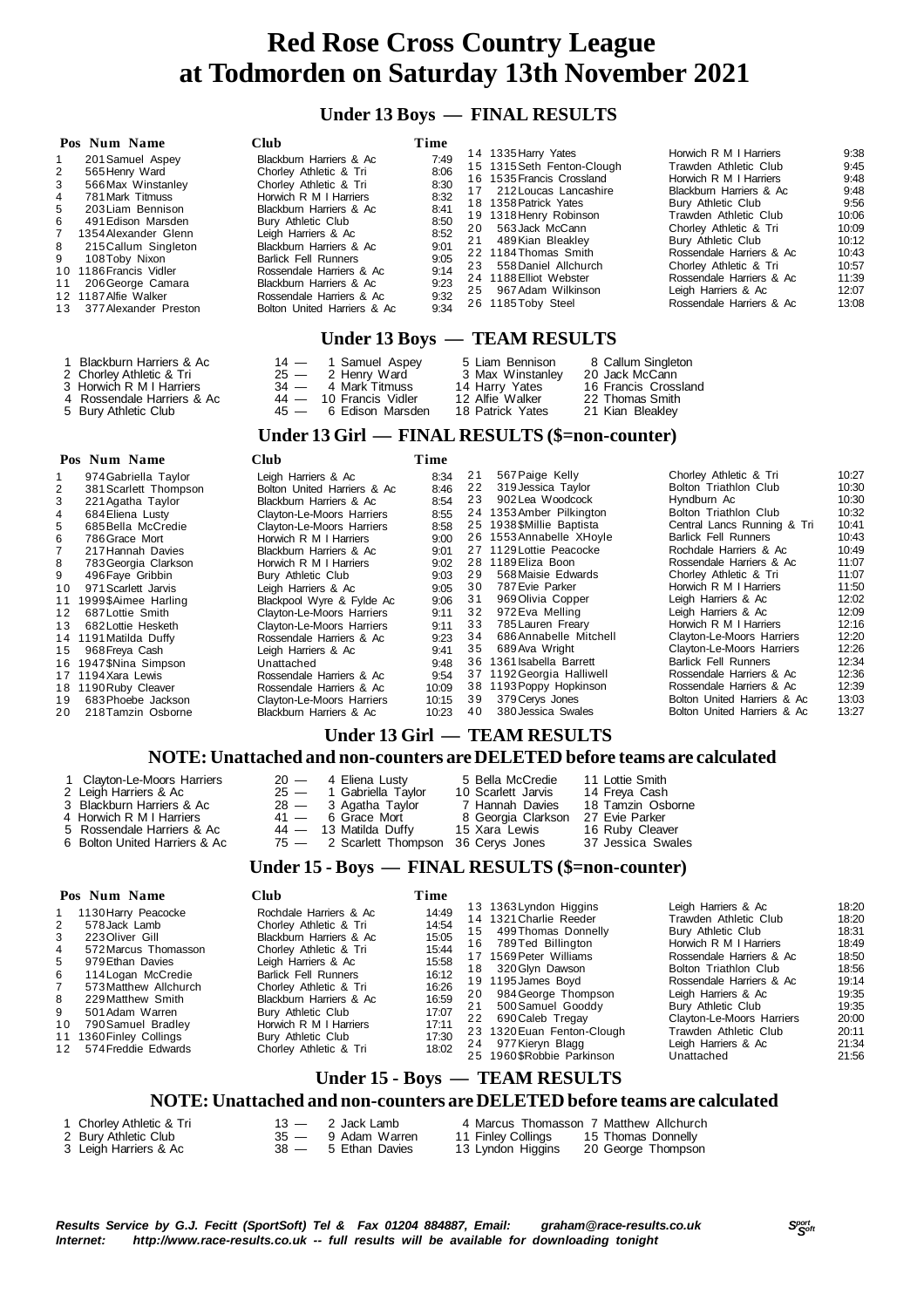### **Under 15 - Girls — FINAL RESULTS (\$=non-counter)**

|                                          | Pos Num Name                                                                                                                                                                                                              | Club                                                                                                                                                                                                                                                        | Time                                                                                   |                                   |                                                                                                                                                                                                                          |                                                                                                                                                                                                                                           |                                                                                        |
|------------------------------------------|---------------------------------------------------------------------------------------------------------------------------------------------------------------------------------------------------------------------------|-------------------------------------------------------------------------------------------------------------------------------------------------------------------------------------------------------------------------------------------------------------|----------------------------------------------------------------------------------------|-----------------------------------|--------------------------------------------------------------------------------------------------------------------------------------------------------------------------------------------------------------------------|-------------------------------------------------------------------------------------------------------------------------------------------------------------------------------------------------------------------------------------------|----------------------------------------------------------------------------------------|
| 2<br>3<br>4<br>$\overline{7}$<br>8<br>10 | 510 Emily Purdy<br>502 Chloe Ardin<br>797 Charlotte Wilkinson<br>1352 Rose Parry<br>5 1322 Gemma Kenniford<br>6 1198 Daisy Halewood<br>795 Emma Bradlev<br>1936 \$Gracie Scott<br>9 1531 Evie Hargreaves<br>794 Lois Bowl | Bury Athletic Club<br>Bury Athletic Club<br>Horwich R M I Harriers<br>Leigh Harriers & Ac<br>Trawden Athletic Club<br>Rossendale Harriers & Ac<br>Horwich R M I Harriers<br>Blackpool Wyre & Fylde Ac<br>Rossendale Harriers & Ac<br>Horwich R M I Harriers | 14:59<br>17:17<br>17:57<br>18:35<br>19:02<br>19:04<br>19:20<br>19:30<br>19:37<br>19:41 | 12<br>13<br>15<br>16.<br>17<br>18 | 509 Lola Potts<br>585 Lola Robertson<br>508 Corinne Newton<br>14 1365 Emily Heyes<br>909 Heidi Sagar-Moss<br>796 Emma Lucey<br>692 Erika Corns<br>582 Louise Hallewell<br>19 1552 Hollie Patterson<br>20 1362 Ellie Holt | Bury Athletic Club<br>Chorley Athletic & Tri<br>Bury Athletic Club<br>Bolton United Harriers & Ac<br>Hyndburn Ac<br>Horwich R M I Harriers<br>Clayton-Le-Moors Harriers<br>Chorley Athletic & Tri<br>Bolton Triathlon Club<br>Hyndburn Ac | 19:46<br>19:59<br>20:05<br>21:30<br>21:37<br>21:45<br>22:08<br>23:11<br>24:06<br>28:10 |

# **Under 15 - Girls — TEAM RESULTS**

# **NOTE: Unattached and non-counters are DELETED before teams are calculated**

| Bury Athletic Club<br>2 Horwich R M I Harriers                                                                                                                                             | 13 — 1 Emily Purdy<br>19 - 3 Charlotte Wilkinson 7 Emma Bradley                                                                                                                                      | 2 Chloe Ardin                                                                                          | 10 Lola Potts<br>9 Lois Bowl                                                                                                              |                                                                                                                                                          |                                                    |  |  |
|--------------------------------------------------------------------------------------------------------------------------------------------------------------------------------------------|------------------------------------------------------------------------------------------------------------------------------------------------------------------------------------------------------|--------------------------------------------------------------------------------------------------------|-------------------------------------------------------------------------------------------------------------------------------------------|----------------------------------------------------------------------------------------------------------------------------------------------------------|----------------------------------------------------|--|--|
|                                                                                                                                                                                            | Race 6 - Under 17 Men — FINAL RESULTS (\$=non-counter)                                                                                                                                               |                                                                                                        |                                                                                                                                           |                                                                                                                                                          |                                                    |  |  |
| Pos Num Name<br>798 Isaac Battye<br>1<br>2<br>699 William Walker<br>3<br>800 Benjamin Hall<br>4<br>513 Samuel Smyth<br>5<br>1203 William Curry<br>6<br>592Tom Murphy<br>1204 Joseph Ormrod | <b>Club</b><br>Horwich R M I Harriers<br>Clayton-Le-Moors Harriers<br>Horwich R M I Harriers<br>Bury Athletic Club<br>Rossendale Harriers & Ac<br>Chorley Athletic & Tri<br>Rossendale Harriers & Ac | Time<br>8<br>15:40<br>9<br>15:49<br>10 <sup>1</sup><br>15:50<br>16:22<br>12<br>16:32<br>16:43<br>17:05 | 590 Glew Alex Alex<br>243 Jack Paget-Fowler<br>322 Iddris Dawson<br>11 1131 Stanley Clough<br>593 Jones Lewis Warner<br>13 1132 Adam Fern | Chorley Athletic & Tri<br>Blackburn Harriers & Ac<br>Bolton Triathlon Club<br>Rochdale Harriers & Ac<br>Chorley Athletic & Tri<br>Rochdale Harriers & Ac | 17:10<br>17:40<br>17:51<br>18:50<br>21:17<br>22:22 |  |  |
|                                                                                                                                                                                            |                                                                                                                                                                                                      |                                                                                                        | Race 6 - Under 17 Men — TEAM RESULTS                                                                                                      |                                                                                                                                                          |                                                    |  |  |
|                                                                                                                                                                                            | NOTE: Unattached and non-counters are DELETED before teams are calculated                                                                                                                            |                                                                                                        |                                                                                                                                           |                                                                                                                                                          |                                                    |  |  |
| 1 Chorley Athletic & Tri                                                                                                                                                                   | $26 - 6$ Tom Murphy                                                                                                                                                                                  |                                                                                                        | 8 Glew Alex Alex 12 Jones Lewis Warner                                                                                                    |                                                                                                                                                          |                                                    |  |  |
|                                                                                                                                                                                            | Race 6 - U17 Women — FINAL RESULTS (\$=non-counter)                                                                                                                                                  |                                                                                                        |                                                                                                                                           |                                                                                                                                                          |                                                    |  |  |
| Pos Num Name                                                                                                                                                                               | <b>Club</b>                                                                                                                                                                                          | Time                                                                                                   |                                                                                                                                           |                                                                                                                                                          |                                                    |  |  |

|   | 515 Freya Potts         | Bury Athletic Club          | 18:31 9 |      | 701 Ciara Duffy                        | Clayton-Le-Moors Harriers | 21:34 |
|---|-------------------------|-----------------------------|---------|------|----------------------------------------|---------------------------|-------|
|   |                         |                             |         |      |                                        |                           |       |
| 2 | 703 Sianna Smith        | Clayton-Le-Moors Harriers   | 18:41   | 10   | 596 Amber Pilkington                   | Chorley Athletic & Tri    | 21:58 |
| 3 | 388 Ruby Erzan-Essien   | Bolton United Harriers & Ac | 19:34   |      | 11 1359 Ella Dorrington                | Clayton-Le-Moors Harriers | 22:01 |
|   | 4 1202 Evie Taylor      | Blackburn Harriers & Ac     | 19:37   |      | 12 1350 Nieve Robinson                 | Leigh Harriers & Ac       | 22:04 |
| 5 | 996E McOnie-Lownsbrough | Leigh Harriers & Ac         | 20:22   | - 13 | 702 Hannah Eccles                      | Clayton-Le-Moors Harriers | 22:25 |
|   | 6 1357 Helana White     | Clayton-Le-Moors Harriers   | 20:26   | 14   | 598 Lara Ingram-Weston                 | Chorley Athletic & Tri    | 22:56 |
|   | 389 Lily Philbin        | Bolton United Harriers & Ac | 21:04   |      | 15 1328 Lauren Fry                     | Bolton Triathlon Club     | 23:36 |
|   | 8 1933 SBetty Kershaw   | Blackpool Wyre & Fylde Ac   | 21:15   |      |                                        |                           |       |
|   |                         |                             |         |      | <b>Race 6 - U17 Women</b> TEAM RESULTS |                           |       |

### **Race 6 - U17 Women — TEAM RESULTS**

# **NOTE: Unattached and non-counters are DELETED before teams are calculated**

1 Clayton-Le-Moors Harriers 16 - 2 Sianna Smith 6 Helana White 8 Ciara Duffy

### **Race 6 - Under 20 — FINAL RESULTS (\$=non-counter)**

|              | Pos Num Name                                        |  | <b>Club</b>                     | Time  |
|--------------|-----------------------------------------------------|--|---------------------------------|-------|
| $\mathbf{1}$ | 269 Amy-Nicola Davies L20 1 Blackburn Harriers & Ac |  |                                 | 19:48 |
|              | 2 518 Caitlyn Johnston                              |  | L20 2 Bury Athletic Club        | 20:44 |
|              | 3 1133 Hanna Clough                                 |  | L20 3 Rochdale Harriers & Ac    | 20:58 |
|              | 4 707 Tanith-Jade Ellis                             |  | L20 4 Clayton-Le-Moors Harriers | 25:14 |

# **Race 6 - Under 20 — TEAM RESULTS**

#### **No complete teams**

# **Senior - Under 20 — FINAL RESULTS (\$=non-counter)**

|                | Pos Num Name Cat/Pos | Club                                                   | Time  |
|----------------|----------------------|--------------------------------------------------------|-------|
| $\mathbf{1}$   | 1207 Joseph Hopley   | U20 1 Rossendale Harriers & Ac                         | 34:53 |
|                |                      | 2 1208 Benjamin Kirkman U20 2 Rossendale Harriers & Ac | 35.59 |
| 3              | 423 Bilal Mazouzi    | U20 3 Burnley Ac                                       | 36:36 |
| $\overline{4}$ | 1209 Kurtis Mitton   | U20 4 Rossendale Harriers & Ac                         | 36:57 |
| 5              | 999 Joel Denton      | U20 5 Leigh Harriers & Ac                              | 39:19 |
| 6              | 998 Benjamin Ayres   | U20 6 Leigh Harriers & Ac                              | 43:47 |
| 7              | 1096 Ryan Walker     | U20 7 Ramsbottom Running Club                          | 43:47 |
| 8              | 740 David Seddon     | U20 8 Darwen Dashers Rc                                | 46:00 |

# **Senior - Under 20 — TEAM RESULTS No complete teams**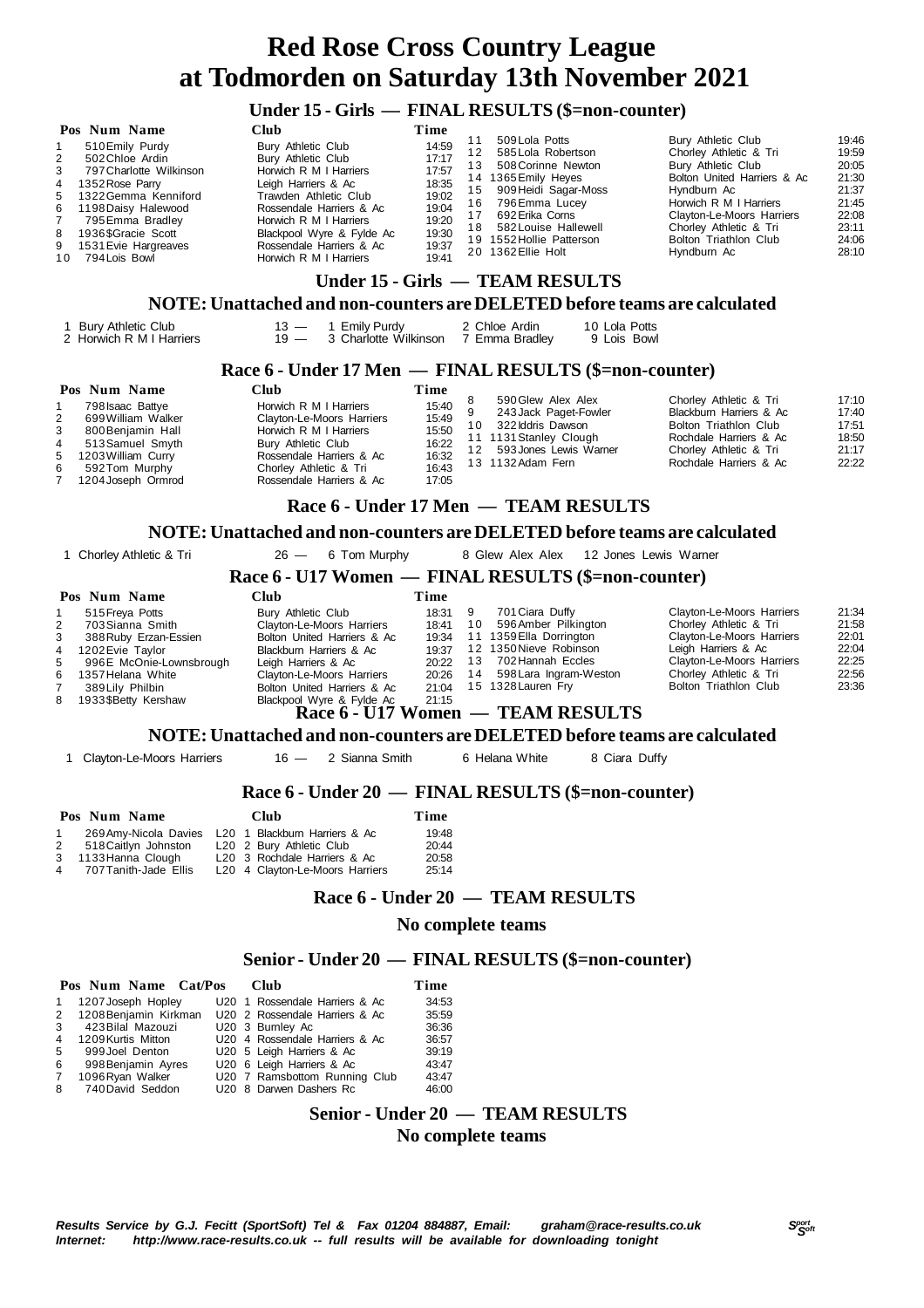# **Race 6 - Ladies — FINAL RESULTS (\$=non-counter)**

|    | Pos Num Name Cat/Pos                                   |                  | Club                                                          | Time  |    |                                                     |     |                                                        |       |
|----|--------------------------------------------------------|------------------|---------------------------------------------------------------|-------|----|-----------------------------------------------------|-----|--------------------------------------------------------|-------|
| 1  | 453 Hannah Price                                       | L                | 1 Bury Athletic Club                                          | 17:44 | 55 | 296 Jeanette Richards                               |     | L50 8 Blackburn Road Runners                           | 24:52 |
| 2  | 364 Laura Lombard                                      |                  | L40 1 Bolton United Harriers & Ac                             | 18:04 | 56 | 188 Michelle Teare                                  |     | L4511 Blackburn Harriers & Ac                          | 24:58 |
| 3  | 184 Joanne Nelson                                      |                  | L45 1 Blackburn Harriers & Ac                                 | 18:19 |    | 57 1046 Kathryn Davies                              |     | L55 4 Radcliffe Ac                                     | 25:07 |
| 4  | 1941 \$Louisa Powell-SmithL40 2 Ribble Valley Harriers |                  |                                                               | 18:31 | 58 | 43 Vanessa Oldham                                   |     | L50 9 Accrington Road Runners                          | 25:10 |
| 5  | 450 Rachel Marshall                                    |                  | L40 3 Bury Athletic Club                                      | 19:00 |    | 59 1284 Rebecca Bradshaw                            | L.  | 59 Trawden Athletic Club                               | 25:13 |
| 6  | 444 Caitlin Cole                                       | L                | 6 Bury Athletic Club                                          | 19:17 | 60 | 449 Afroditi Kalambouka L5010 Bury Athletic Club    |     |                                                        | 25:14 |
| 7  | 360 Rachel Bailey                                      | L                | 7 Bolton United Harriers & Ac                                 | 19:22 | 61 | 707 Tanith-Jade Ellis                               |     | L20 4 Clayton-Le-Moors Harriers                        | 25:14 |
| 8  | 269 Amy-Nicola Davies                                  | L20 <sub>1</sub> | Blackburn Harriers & Ac                                       | 19:48 | 62 | 667 Julia Rushton                                   |     | L55 5 Clayton-Le-Moors Harriers                        | 25:21 |
| 9  | 186 Ellen Sagar-Hesketh L                              |                  | 9 Blackburn Harriers & Ac                                     | 19:57 | 63 | 653 Lisa Ellis                                      |     | L35 8 Clayton-Le-Moors Harriers                        | 25:22 |
| 10 | 44 Lisa Parker                                         |                  | L40 4 Accrington Road Runners                                 | 19:59 | 64 | 80Kerry Lomas                                       |     | L35 9 Astley & Tyldesley RR                            | 25:41 |
| 11 | 1955\$Oriel Hardman                                    | L.               | 11 Unattached                                                 | 20:02 | 65 | 945 Susanne Smith                                   |     | L5011 Leigh Harriers & Ac                              | 25.51 |
|    | 12 1247 Rebecca Patrick                                |                  | L50 1 Todmorden Harriers                                      | 20:04 | 66 |                                                     |     | 41 Pamela McCullagh L4512 Accrington Road Runners      | 25:58 |
| 13 | 34 Debbie Gowans                                       |                  | L55 1 Accrington Road Runners                                 | 20:06 | 67 |                                                     |     | 671 Katherine Thompson L65 1 Clayton-Le-Moors Harriers | 26:08 |
|    | 14 1089 Paula Pilling                                  | L45              | 2 Ramsbottom Running Club                                     | 20:24 | 68 | 410 Jane Forrest                                    |     | L55 6 Burnden Road Runners                             | 26:12 |
| 15 |                                                        |                  | 32 Catherine Derbyshire L45 3 Accrington Road Runners         | 20:30 |    | 69 1123 Janice Needham                              |     | L65 2 Rochdale Harriers & Ac                           | 26:40 |
| 16 | 537 Laura Livesey                                      |                  | L35 1 Chorley Athletic & Tri                                  | 20:37 |    | 70 1083 Clare Fordham                               |     | L4513 Ramsbottom Running Club                          | 26:47 |
|    | 17 1243 Melanie Blackhurst                             |                  | L55 2 Todmorden Harriers                                      | 20:40 | 71 | 46 Rachel Strutz                                    |     | L4010 Accrington Road Runners                          | 27:02 |
| 18 | 518 Caitlyn Johnston                                   |                  | L20 2 Bury Athletic Club                                      | 20:44 | 72 | 49Xuejun Yuan                                       |     | L4514 Accrington Road Runners                          | 27:40 |
| 19 | 448 Harriet Griffiths                                  | L.               | 19 Bury Athletic Club                                         | 20:56 | 73 | 668 Jane Ryan                                       |     | L4011 Clayton-Le-Moors Harriers                        | 27:51 |
|    | 20 1133 Hanna Clough                                   |                  | L20 3 Rochdale Harriers & Ac                                  | 20:58 | 74 | 656 Helen Harrison                                  |     | L5012 Clayton-Le-Moors Harriers                        | 27:54 |
| 21 | 454 Nicola Ryan                                        | L.               | 21 Bury Athletic Club                                         | 21:26 | 75 | 1562 Allison Grace                                  |     | L4515 Ramsbottom Running Club                          | 28:10 |
| 22 | 176 Janine Fallon                                      |                  | L45 4 Blackburn Harriers & Ac                                 | 21:27 | 76 | 78 Louise Hill                                      |     | L4012 Astley & Tyldesley RR                            | 28:14 |
|    | 23 1246 Kate Mansell                                   |                  | L50 2 Todmorden Harriers                                      | 21:32 |    | 77 1164 Sara Steel                                  |     | L4013 Rossendale Harriers & Ac                         | 28:16 |
| 24 | 84 Jackie Price                                        |                  | L40 5 Astley & Tyldesley RR                                   | 21:51 |    | 78 1233 Amanda Richardson L5013 Royton Road Runners |     |                                                        | 28:40 |
| 25 | 416 Sarah Watton                                       | L.               | 25 Burnden Road Runners                                       | 22:03 | 79 | 736 Rebecca Simms                                   |     | L5014 Darwen Dashers Rc                                | 28:49 |
| 26 | 1338 Alison Mort                                       |                  | L40 6 Horwich R M I Harriers                                  | 22:04 |    | 80 1302 Karen Windle                                |     | L60 3 Trawden Athletic Club                            | 28:56 |
| 27 | 650C Darling-Smedley                                   |                  | L40 7 Clayton-Le-Moors Harriers                               | 22:10 |    | 81 1301 Sharon Webber                               |     | L4516 Trawden Athletic Club                            | 29:19 |
| 28 | 942 Rachel Pollitt                                     | L.               | 28 Leigh Harriers & Ac                                        | 22:17 | 82 | 734 Sarah Marsden                                   |     | L4517 Darwen Dashers Rc                                | 29:21 |
| 29 | 758 Suzanne Budgett                                    |                  | L55 3 Horwich R M I Harriers                                  | 22:25 |    | 83 1047 Karen Doherty                               |     | L4518 Radcliffe Ac                                     | 29:30 |
| 30 | 457 Susan Wheeldon-GorstL503 Bury Athletic Club        |                  |                                                               | 22:27 | 84 | 76 Michelle Fairclough L4519 Astley & Tyldesley RR  |     |                                                        | 29:32 |
| 31 | 1554 Louise Jeffrey-Read L40 8 Astley & Tyldesley RR   |                  |                                                               | 22:34 |    | 85 1286 Verity Brown                                |     | L3510 Trawden Athletic Club                            | 29:34 |
|    | 32 1121 Zara Hirst                                     | L.               | 32 Rochdale Harriers & Ac                                     | 22:36 |    | 86 1087 Paula Jones                                 |     | L5015 Ramsbottom Running Club                          | 29:40 |
| 33 | 1944 SC Labrianidis                                    |                  | L50 4 Unattached                                              | 22:38 | 87 | 761 Janet Talbot                                    |     | L5016 Horwich R M I Harriers                           | 29:55 |
| 34 | 412 Gwen Kinloch                                       |                  | L60 1 Burnden Road Runners                                    | 22:39 |    | 88 1042 Elaine Bailey                               |     | L60 4 Radcliffe Ac                                     | 30:06 |
|    | 35 1570 Natalie Murphy                                 |                  | L50 5 Rossendale Harriers & Ac                                | 22:41 | 89 | 311 Rosalyn Dines                                   |     | L5017 Bolton Triathlon Club                            | 30:11 |
| 36 | 938 Rachel Hodgkinson                                  |                  | L50 6 Leigh Harriers & Ac                                     | 22:41 |    | 90 1054 Lucy Tetler                                 |     | L4520 Radcliffe Ac                                     | 30:13 |
|    |                                                        |                  | 37 1551 Caroline Mullineaux L45 5 Bolton United Harriers & Ac | 22:43 |    | 91 1122 Jacqueline Mason                            |     | L60 5 Rochdale Harriers & Ac                           | 30:25 |
| 38 | 1245 Louise Geldart                                    |                  | L35 2 Todmorden Harriers                                      | 22:48 |    | 92 1303 Linda Zagorski                              |     | L55 7 Trawden Athletic Club                            | 30:29 |
| 39 | 172 Lindsay Davies                                     |                  | L45 6 Blackburn Harriers & Ac                                 | 22:51 |    | 93 1290 Gillian Greenwood                           |     | L55 8 Trawden Athletic Club                            | 30:44 |
|    | 40 1051 Julie Robertson                                |                  | L50 7 Radcliffe Ac                                            | 22:55 | 94 | 411 Liz Hopley                                      |     | L55 9 Burnden Road Runners                             | 30:48 |
| 41 | 669 Michelle Sumner                                    |                  | L35 3 Clayton-Le-Moors Harriers                               | 22:56 |    | 95 1090 Jodie Reynolds                              |     | L4014 Ramsbottom Running Club                          | 30:50 |
| 42 | 663 Tracy Mitchell                                     | L45              | 7 Clayton-Le-Moors Harriers                                   | 23:00 | 96 | 659 Jane Hylands                                    |     | L5018 Clayton-Le-Moors Harriers                        | 31:01 |
|    | 43 1165 Abi Thompson                                   |                  | L40 9 Rossendale Harriers & Ac                                | 23:02 |    | 97 1279 Liz Allison                                 |     | L5510 Trawden Athletic Club                            | 31:24 |
|    | 44 1118 Anna Blomfield                                 |                  | L60 2 Rochdale Harriers & Ac                                  | 23:04 |    | 98 1948 \$Catherine Unwin                           |     | L5511 Unattached                                       | 31:26 |
| 45 | 35 Katharine Gregson                                   |                  | L45 8 Accrington Road Runners                                 | 23:15 |    | 99 1080 Becky Albrow                                |     | L3511 Ramsbottom Running Club                          | 31:29 |
| 46 | 452 Fran Pearson                                       |                  | L35 4 Bury Athletic Club                                      | 23:45 |    | 1001053 Louise Shield                               |     | L4015 Radcliffe Ac                                     | 31:36 |
|    | 47 1155 Joanne Cleaver                                 |                  | L35 5 Rossendale Harriers & Ac                                | 23:50 |    | 101 1092 Catherine Shield                           |     | L5019 Ramsbottom Running Club                          | 31:36 |
| 48 | 451 Beverley McAuley                                   |                  | L35 6 Bury Athletic Club                                      | 23:52 |    | 1021293L Hawthornthwaite                            |     | L4016 Trawden Athletic Club                            | 31:49 |
| 49 | 365 Rebecca Millington L                               |                  | 49 Bolton United Harriers & Ac                                | 23:57 |    | 103 1287 Julie Carman                               |     | L65 3 Trawden Athletic Club                            | 32:46 |
|    | 50 1120 Susie Hirst                                    |                  | L45 9 Rochdale Harriers & Ac                                  | 24:05 |    | 104 1228 Bernadette Ball                            |     | L65 4 Royton Road Runners                              | 33:01 |
|    | 51 1119 Danielle Dignan                                | L.               | 51 Rochdale Harriers & Ac                                     | 24:09 |    | 105 652 Christine Egerton                           |     | L70 1 Clayton-Le-Moors Harriers                        | 33:06 |
| 52 | 77 Susan Fletcher                                      |                  | L4510 Astley & Tyldesley RR                                   | 24:13 |    | 106 662 Christine Leathley                          | L70 | 2 Clayton-Le-Moors Harriers                            | 35:22 |
| 53 | 664 Joanne Motley                                      |                  | L35 7 Clayton-Le-Moors Harriers                               | 24:36 |    | 107 646 Susan Allen                                 |     | L60 6 Clayton-Le-Moors Harriers                        | 35:43 |
|    | 54 1242 Kim Ashworth                                   | L.               | 54 Todmorden Harriers                                         | 24:46 |    | 108 937 Diane Denney                                |     | L4521 Leigh Harriers & Ac                              | 38:18 |

 **Race 6 - Ladies — TEAM RESULTS**

| 1 Bury Athletic Club          |        | $26 - 1$ Hannah Price                     |                    | 4 Rachel Marshall |                                             | 5 Caitlin Cole 16 Caitlyn Johnston          |
|-------------------------------|--------|-------------------------------------------|--------------------|-------------------|---------------------------------------------|---------------------------------------------|
| 2 Blackburn Harriers & Ac     | $38 -$ | 3 Joanne Nelson                           |                    |                   | 7 Amy-Nicola Davies 8 Ellen Sagar-Hesketh20 | Janine Fallon                               |
| 3 Accrington Road Runners     |        | 75 — 9 Lisa Parker                        | 11 Debbie Gowans   |                   |                                             | 13 Catherine Derbyshire42 Katharine Gregson |
| 4 Todmorden Harriers          |        | 81 - 10 Rebecca Patrick                   |                    |                   | 15 Melanie Blackhurst 21 Kate Mansell       | 35 Louise Geldart                           |
| 5 Bolton United Harriers & Ac | $88 -$ | 2 Laura Lombard                           | 6 Rachel Bailey    |                   |                                             | 34 Caroline Mullineaux46 Rebecca Millington |
| 6 Rochdale Harriers & Ac      |        | 136 — 18 Hanna Clough                     | 30 Zara Hirst      |                   | 41 Anna Blomfield                           | 47 Susie Hirst                              |
| 7 Clayton-Le-Moors Harriers   |        | 152 - 25 C Darling-Smedley                | 38 Michelle Sumner |                   | 39 Tracy Mitchell                           | 50 Joanne Motley                            |
| 8 Astley & Tyldesley RR       |        | $161 - 22$ Jackie Price                   |                    |                   | 29 Louise Jeffrey-Read49 Susan Fletcher     | 61 Kerry Lomas                              |
| 9 Rossendale Harriers & Ac    |        | $190 - 32$ Natalie Murphy                 | 40 Abi Thompson    |                   | 44 Joanne Cleaver                           | 74 Sara Steel                               |
| 10 Burnden Road Runners       |        | $210 - 23$ Sarah Watton                   | 31 Gwen Kinloch    |                   | 65 Jane Forrest                             | 91 Liz Hopley                               |
| 11 Leigh Harriers & Ac        |        | $225 - 26$ Rachel Pollitt                 |                    |                   | 33 Rachel Hodgkinson 62 Susanne Smith       | 104 Diane Denney                            |
| 12 Ramsbottom Running Club    |        | $234 - 12$ Paula Pilling                  | 67 Clare Fordham   |                   | 72 Allison Grace                            | 83 Paula Jones                              |
| 13 Radcliffe Ac               |        | 256 - 37 Julie Robertson                  | 54 Kathryn Davies  |                   | 80 Karen Doherty                            | 85 Elaine Bailey                            |
| 14 Trawden Athletic Club      |        | 293 — 56 Rebecca Bradshaw 77 Karen Windle |                    |                   | 78 Sharon Webber                            | 82 Verity Brown                             |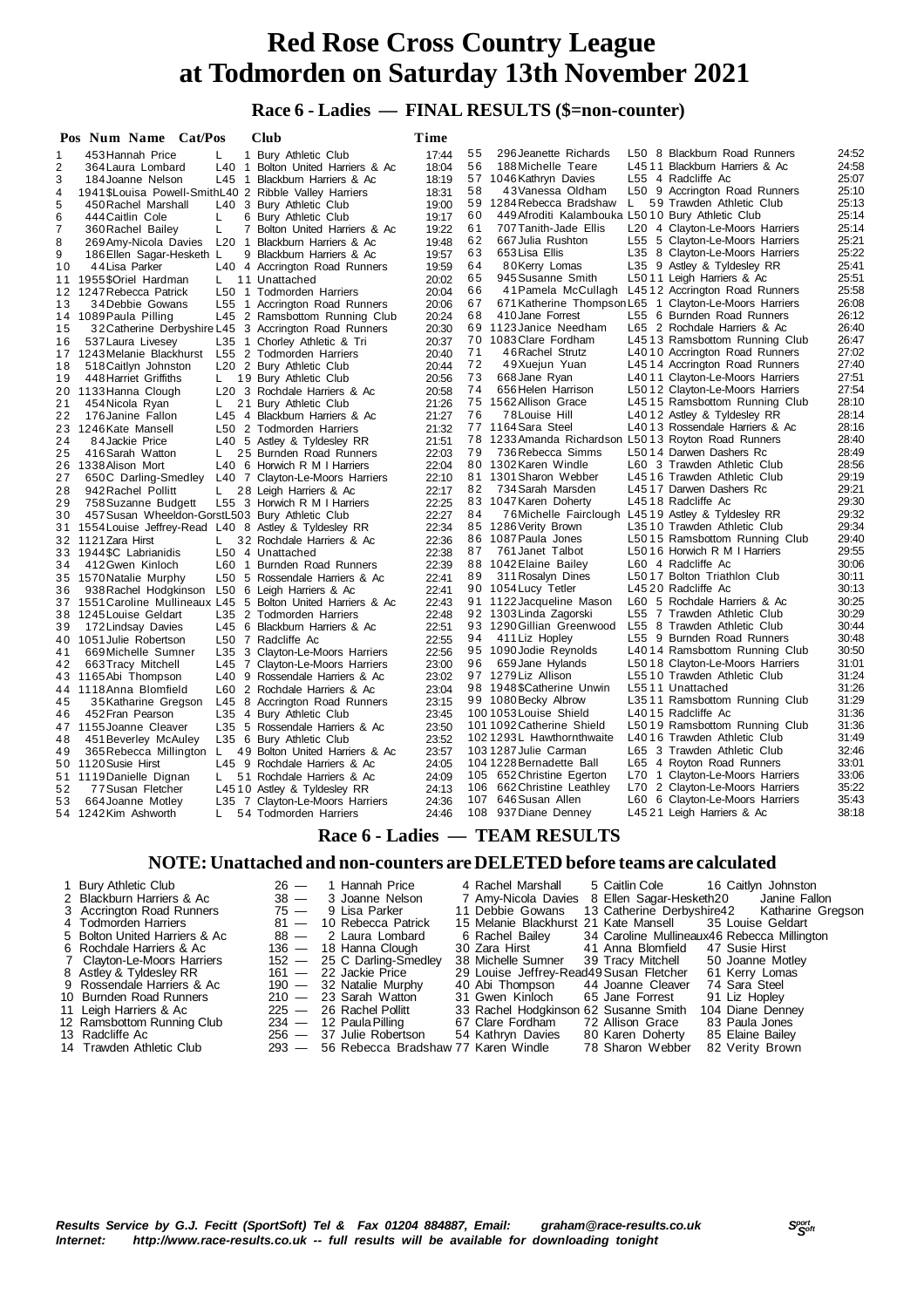# **Race 6 - Ladies (Vets) — FINAL RESULTS (\$=non-counter)**

|    | Pos Num Name Cat/Pos                                    |     | Club                                                          | Time           |    |                                                     |                                                                |                |
|----|---------------------------------------------------------|-----|---------------------------------------------------------------|----------------|----|-----------------------------------------------------|----------------------------------------------------------------|----------------|
| 1  | 364 Laura Lombard                                       |     | L40 1 Bolton United Harriers & Ac                             | 18:04          | 46 | 80Kerry Lomas                                       | L35 9 Astley & Tyldesley RR                                    | 25:41          |
| 2  | 184 Joanne Nelson                                       |     | L45 1 Blackburn Harriers & Ac                                 | 18:19          | 47 | 945 Susanne Smith                                   | L5011 Leigh Harriers & Ac                                      | 25:51          |
| 3  | 1941 \$Louisa Powell-SmithL40 2 Ribble Valley Harriers  |     |                                                               | 18:31          | 48 | 41 Pamela McCullagh                                 | L4512 Accrington Road Runners                                  | 25:58          |
| 4  | 450 Rachel Marshall                                     |     | L40 3 Bury Athletic Club                                      | 19:00          | 49 |                                                     | 671 Katherine Thompson L65 1 Clayton-Le-Moors Harriers         | 26:08          |
| 5  | 44 Lisa Parker                                          |     | L40 4 Accrington Road Runners                                 | 19:59          | 50 | 410 Jane Forrest                                    | L55 6 Burnden Road Runners                                     | 26:12          |
| 6  | 1247 Rebecca Patrick                                    |     | L50 1 Todmorden Harriers                                      | 20:04          |    | 51 1123 Janice Needham                              | L65 2 Rochdale Harriers & Ac                                   | 26:40          |
| 7  | 34 Debbie Gowans                                        | L55 | 1 Accrington Road Runners                                     | 20:06          |    | 52 1083 Clare Fordham                               | L4513 Ramsbottom Running Club                                  | 26:47          |
| 8  | 1089 Paula Pilling                                      |     | L45 2 Ramsbottom Running Club                                 | 20:24          | 53 | 46 Rachel Strutz                                    | L4010 Accrington Road Runners                                  | 27:02          |
| 9  |                                                         |     | 32 Catherine Derbyshire L45 3 Accrington Road Runners         | 20:30          | 54 | 49Xuejun Yuan                                       | L4514 Accrington Road Runners                                  | 27:40          |
| 10 | 537 Laura Livesey                                       | L35 | 1 Chorley Athletic & Tri                                      | 20:37          | 55 | 668 Jane Ryan                                       | L4011 Clayton-Le-Moors Harriers                                | 27:51          |
| 11 | 1243 Melanie Blackhurst                                 |     | L55 2 Todmorden Harriers                                      | 20:40          | 56 | 656 Helen Harrison                                  | L5012 Clayton-Le-Moors Harriers                                | 27:54          |
| 12 | 176 Janine Fallon                                       |     | L45 4 Blackburn Harriers & Ac                                 | 21:27          | 57 | 1562 Allison Grace                                  | L4515 Ramsbottom Running Club                                  | 28:10          |
|    | 13 1246 Kate Mansell                                    |     | L50 2 Todmorden Harriers                                      | 21:32          | 58 | 78 Louise Hill                                      | L4012 Astley & Tyldesley RR                                    | 28:14          |
| 14 | 84 Jackie Price                                         |     | L40 5 Astley & Tyldesley RR                                   | 21:51          |    | 59 1164 Sara Steel                                  | L4013 Rossendale Harriers & Ac                                 | 28:16          |
| 15 | 1338 Alison Mort                                        |     | L40 6 Horwich R M I Harriers                                  | 22:04          |    | 60 1233 Amanda Richardson L5013 Royton Road Runners |                                                                | 28:40          |
| 16 | 650C Darling-Smedley                                    |     | L40 7 Clayton-Le-Moors Harriers                               | 22:10          | 61 | 736 Rebecca Simms                                   | L5014 Darwen Dashers Rc                                        | 28:49          |
| 17 | 758 Suzanne Budgett                                     |     | L55 3 Horwich R M I Harriers                                  | 22:25          |    | 62 1302 Karen Windle                                | L60 3 Trawden Athletic Club                                    | 28:56          |
|    |                                                         |     |                                                               | 22:27          |    | 63 1301 Sharon Webber                               | L4516 Trawden Athletic Club                                    | 29:19          |
| 18 | 457 Susan Wheeldon-GorstL503 Bury Athletic Club         |     |                                                               | 22:34          | 64 | 734 Sarah Marsden                                   | L4517 Darwen Dashers Rc                                        | 29:21          |
|    | 19 1554 Louise Jeffrey-Read L40 8 Astley & Tyldesley RR |     |                                                               | 22:38          |    | 65 1047 Karen Doherty                               | L4518 Radcliffe Ac                                             | 29:30          |
|    | 20 1944 SC Labrianidis                                  |     | L50 4 Unattached                                              |                | 66 | 76 Michelle Fairclough L4519 Astley & Tyldesley RR  |                                                                | 29:32          |
| 21 | 412 Gwen Kinloch                                        |     | L60 1 Burnden Road Runners                                    | 22:39<br>22:41 |    | 67 1286 Verity Brown                                | L3510 Trawden Athletic Club                                    | 29:34          |
|    | 22 1570 Natalie Murphy                                  |     | L50 5 Rossendale Harriers & Ac                                |                |    | 68 1087 Paula Jones                                 | L5015 Ramsbottom Running Club                                  | 29:40          |
| 23 | 938 Rachel Hodgkinson                                   |     | L50 6 Leigh Harriers & Ac                                     | 22:41          | 69 | 761 Janet Talbot                                    | L5016 Horwich R M I Harriers                                   | 29:55          |
|    |                                                         |     | 24 1551 Caroline Mullineaux L45 5 Bolton United Harriers & Ac | 22:43          |    | 70 1042 Elaine Bailey                               | L60 4 Radcliffe Ac                                             | 30:06          |
|    | 25 1245 Louise Geldart                                  |     | L35 2 Todmorden Harriers                                      | 22:48          |    |                                                     |                                                                | 30:11          |
| 26 | 172 Lindsay Davies                                      |     | L45 6 Blackburn Harriers & Ac                                 | 22:51          | 71 | 311 Rosalyn Dines<br>72 1054 Lucy Tetler            | L5017 Bolton Triathlon Club<br>L4520 Radcliffe Ac              | 30:13          |
|    | 27 1051 Julie Robertson                                 |     | L50 7 Radcliffe Ac                                            | 22:55          |    | 73 1122 Jacqueline Mason                            | L60 5 Rochdale Harriers & Ac                                   | 30:25          |
| 28 | 669 Michelle Sumner                                     |     | L35 3 Clayton-Le-Moors Harriers                               | 22:56          |    |                                                     |                                                                | 30:29          |
| 29 | 663 Tracy Mitchell                                      |     | L45 7 Clayton-Le-Moors Harriers                               | 23:00          |    | 74 1303 Linda Zagorski<br>75 1290 Gillian Greenwood | L55 7 Trawden Athletic Club<br>L55 8 Trawden Athletic Club     | 30:44          |
| 30 | 1165 Abi Thompson                                       |     | L40 9 Rossendale Harriers & Ac                                | 23:02          |    |                                                     |                                                                | 30:48          |
|    | 31 1118 Anna Blomfield                                  |     | L60 2 Rochdale Harriers & Ac                                  | 23:04          | 76 | 411 Liz Hopley                                      | L55 9 Burnden Road Runners                                     |                |
| 32 | 35 Katharine Gregson                                    |     | L45 8 Accrington Road Runners                                 | 23:15          |    | 77 1090 Jodie Reynolds                              | L4014 Ramsbottom Running Club                                  | 30:50<br>31:01 |
| 33 | 452 Fran Pearson                                        |     | L35 4 Bury Athletic Club                                      | 23:45          | 78 | 659 Jane Hylands<br>79 1279 Liz Allison             | L5018 Clayton-Le-Moors Harriers<br>L5510 Trawden Athletic Club | 31:24          |
|    | 34 1155 Joanne Cleaver                                  |     | L35 5 Rossendale Harriers & Ac                                | 23:50          |    |                                                     |                                                                | 31:26          |
| 35 | 451 Beverley McAuley                                    |     | L35 6 Bury Athletic Club                                      | 23:52          |    | 80 1948 \$Catherine Unwin                           | L5511 Unattached                                               | 31:29          |
| 36 | 1120 Susie Hirst                                        |     | L45 9 Rochdale Harriers & Ac                                  | 24:05          | 81 | 1080 Becky Albrow                                   | L3511 Ramsbottom Running Club                                  | 31:36          |
| 37 | 77 Susan Fletcher                                       |     | L4510 Astley & Tyldesley RR                                   | 24:13          |    | 82 1053 Louise Shield                               | L4015 Radcliffe Ac                                             |                |
| 38 | 664 Joanne Motley                                       |     | L35 7 Clayton-Le-Moors Harriers                               | 24:36          |    | 83 1092 Catherine Shield                            | L5019 Ramsbottom Running Club                                  | 31:36          |
| 39 | 296 Jeanette Richards                                   |     | L50 8 Blackburn Road Runners                                  | 24:52          |    | 84 1293L Hawthornthwaite                            | L4016 Trawden Athletic Club                                    | 31:49          |
| 40 | 188 Michelle Teare                                      |     | L4511 Blackburn Harriers & Ac                                 | 24:58          |    | 85 1287 Julie Carman                                | L65 3 Trawden Athletic Club                                    | 32:46          |
| 41 | 1046 Kathryn Davies                                     |     | L55 4 Radcliffe Ac                                            | 25:07          |    | 86 1228 Bernadette Ball                             | L65 4 Royton Road Runners                                      | 33:01          |
| 42 | 43 Vanessa Oldham                                       |     | L50 9 Accrington Road Runners                                 | 25:10          | 87 | 652 Christine Egerton                               | L70 1 Clayton-Le-Moors Harriers                                | 33:06          |
| 43 | 449 Afroditi Kalambouka L5010 Bury Athletic Club        |     |                                                               | 25:14          | 88 | 662 Christine Leathley                              | L70 2 Clayton-Le-Moors Harriers                                | 35:22          |
| 44 | 667 Julia Rushton                                       |     | L55 5 Clayton-Le-Moors Harriers                               | 25:21          | 89 | 646 Susan Allen                                     | L60 6 Clayton-Le-Moors Harriers                                | 35:43          |
| 45 | 653 Lisa Ellis                                          |     | L35 8 Clayton-Le-Moors Harriers                               | 25:22          | 90 | 937 Diane Denney                                    | L4521 Leigh Harriers & Ac                                      | 38:18          |

# **Race 6 - Ladies (Vets) — TEAM RESULTS**

| 1 Accrington Road Runners<br>2 Todmorden Harriers | $18 -$ | 4 Lisa Parker<br>27 - 5 Rebecca Patrick     | 10 Melanie Blackhurst 12 Kate Mansell    | 6 Debbie Gowans 8 Catherine Derbyshire |                 |
|---------------------------------------------------|--------|---------------------------------------------|------------------------------------------|----------------------------------------|-----------------|
| 3 Blackburn Harriers & Ac                         | $37 -$ | 2 Joanne Nelson                             | 11 Janine Fallon                         | 24 Lindsay Davies                      |                 |
| 4 Bury Athletic Club                              |        | $51 - 3$ Rachel Marshall                    | 17 Susan Wheeldon-Gorst                  |                                        | 31 Fran Pearson |
| 5 Astley & Tyldesley RR                           |        | 66 — 13 Jackie Price                        | 18 Louise Jeffrey-Read 35 Susan Fletcher |                                        |                 |
| 6 Clayton-Le-Moors Harriers                       |        | 68 - 15 C Darling-Smedley                   | 26 Michelle Sumner 27 Tracy Mitchell     |                                        |                 |
| 7 Rossendale Harriers & Ac                        |        | 80 - 20 Natalie Murphy                      | 28 Abi Thompson 32 Joanne Cleaver        |                                        |                 |
| 8 Horwich R M I Harriers                          |        | 97 — 14 Alison Mort                         | 16 Suzanne Budgett 67 Janet Talbot       |                                        |                 |
| 9 Rochdale Harriers & Ac                          |        | $112 - 29$ Anna Blomfield                   | 34 Susie Hirst                           | 49 Janice Needham                      |                 |
| 10 Ramsbottom Running Club                        |        | $112 - 7$ Paula Pilling                     | 50 Clare Fordham                         | 55 Allison Grace                       |                 |
| 11 Radcliffe Ac                                   |        | 127 - 25 Julie Robertson                    | 39 Kathryn Davies                        | 63 Karen Doherty                       |                 |
| 12 Burnden Road Runners                           |        | $141 - 19$ Gwen Kinloch                     | 48 Jane Forrest                          | 74 Liz Hopley                          |                 |
| 13 Leigh Harriers & Ac                            |        | 153 - 21 Rachel Hodgkinson 45 Susanne Smith |                                          | 87 Diane Denney                        |                 |
| 14 Trawden Athletic Club                          |        | 186 — 60 Karen Windle                       | 61 Sharon Webber                         | 65 Verity Brown                        |                 |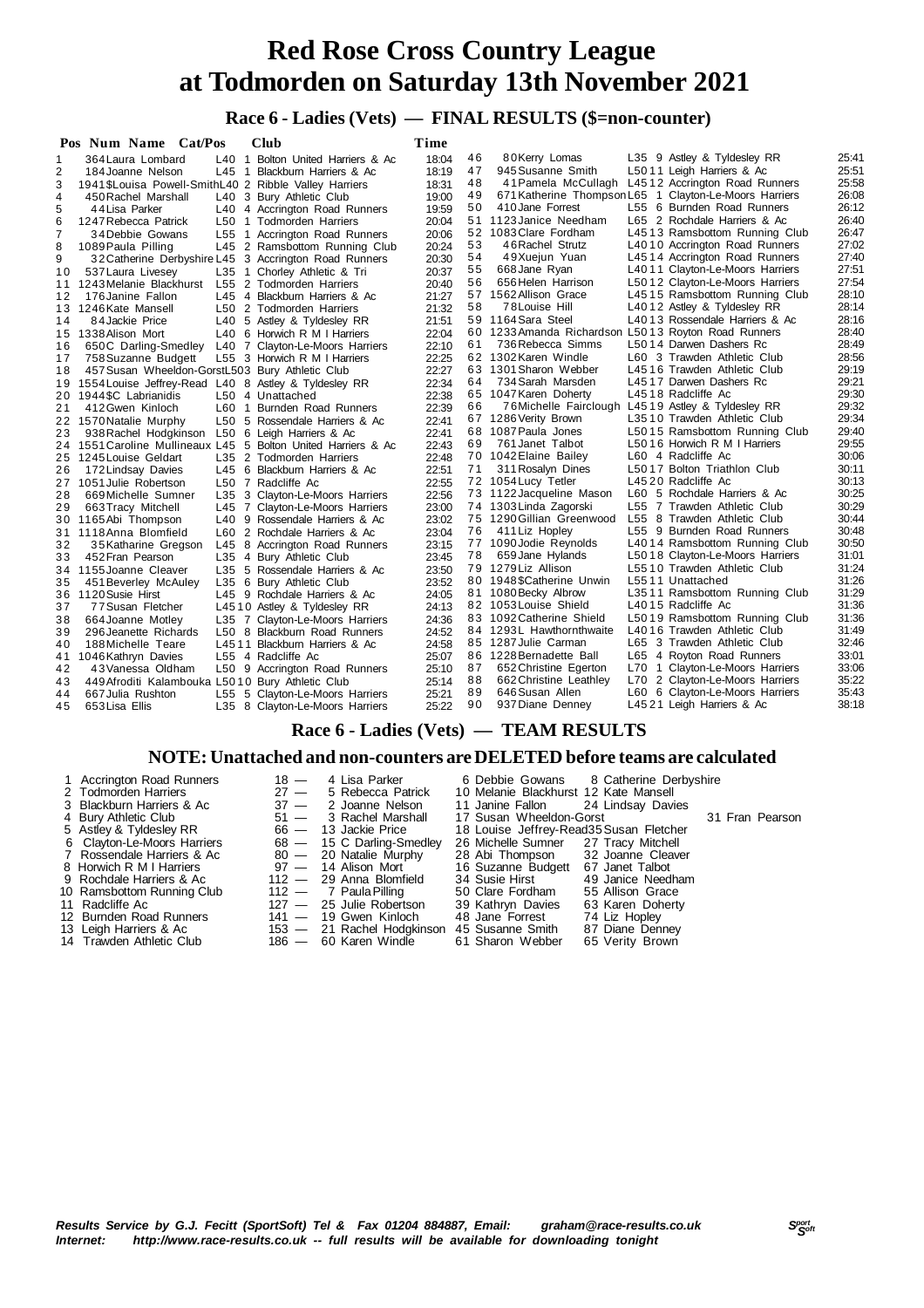# **Senior — FINAL RESULTS (\$=non-counter) Red Rose Cross Country League at Todmorden on Saturday 13th November 2021**

|           | Pos Num Name Cat/Pos                                    |  | Club                                                         | Time           |          |                                                      |                                                                    |                |
|-----------|---------------------------------------------------------|--|--------------------------------------------------------------|----------------|----------|------------------------------------------------------|--------------------------------------------------------------------|----------------|
| 1         | 132 Ben Fish                                            |  | Blackburn Harriers & Ac                                      | 31:06          | 76       | 927 David Pollitt                                    | V55 7 Leigh Harriers & Ac                                          | 42:34          |
| 2         | 117 Luke Betts                                          |  | Blackburn Harriers & Ac                                      | 32:26          | 77       | 308 Robert Pilling                                   | V4513 Bolton Triathlon Club                                        | 42:46          |
| 3         | 1324 Gary Shaw                                          |  | V45 1 Burnley Ac                                             | 33:05          | 78       | 635 Kieron Mitchell                                  | V4514 Clayton-Le-Moors Harriers                                    | 42:51          |
| 4         | 1545 Josh Cole                                          |  | Bury Athletic Club                                           | 33:20          | 79       | 6 Paul Gallagher                                     | V60 4 Accrington Road Runners                                      | 42:52          |
| 5<br>6    | 157 Dominic Walton                                      |  | Blackburn Harriers & Ac<br>Blackburn Harriers & Ac           | 33:37<br>33:49 | 80<br>81 | 26Michael Toman<br>350 Richard Scaife                | V55 8 Accrington Road Runners<br>V4515 Bolton United Harriers & Ac | 42:57<br>43:11 |
| 7         | 138 Joshua Holgate<br>618 Adrian Cheetham               |  | V40 1 Clayton-Le-Moors Harriers                              | 34:02          |          | 82 1367 Brett Spivey                                 | Royton Road Runners                                                | 43:11          |
| 8         | 1138 Stephen Corbishley                                 |  | Rossendale Harriers & Ac                                     | 34:19          |          | 83 1031 John Gibbs                                   | V4010 Radcliffe Ac                                                 | 43:19          |
| 9         | 1136 Jonathan Cleaver                                   |  | V40 2 Rossendale Harriers & Ac                               | 34:28          | 84       | 417 John Linaker                                     | V5010 Burnley Ac                                                   | 43:24          |
|           | 10 1207 Joseph Hopley                                   |  | U20 1 Rossendale Harriers & Ac                               | 34:53          |          | 85 1078 James Thomas                                 | Ramsbottom Running Club                                            | 43:25          |
|           | 11 1142 Sean Greenwood                                  |  | Rossendale Harriers & Ac                                     | 35:16          |          | 86 1079 Lee Troughton                                | V4516 Ramsbottom Running Club                                      | 43:37          |
| 12        | 433 Jack Griffiths                                      |  | Bury Athletic Club<br>V45 2 Todmorden Harriers               | 35:46<br>35:46 | 88       | 87 1342 William Thomas<br>919 Martin Conroy          | V60 5 Burnden Road Runners<br>V5011 Leigh Harriers & Ac            | 43:40<br>43:43 |
|           | 13 1236 Graeme Brown<br>14 1208 Benjamin Kirkman        |  | U20 2 Rossendale Harriers & Ac                               | 35:59          | 89       | 998 Benjamin Ayres                                   | U20 6 Leigh Harriers & Ac                                          | 43:47          |
| 15        | 436 Luke Harreld                                        |  | Bury Athletic Club                                           | 36:00          | 90       | 1096 Ryan Walker                                     | U20 7 Ramsbottom Running Club                                      | 43:47          |
| 16        | 7 Glen Goodwin                                          |  | V55 1 Accrington Road Runners                                | 36:09          | 91       | 27David Tomlinson                                    | V55 9 Accrington Road Runners                                      | 43:56          |
|           | 17 1935 \$Christopher McCarthy                          |  | Blackpool Wyre & Fylde Ac                                    | 36:10          |          | 92 1561 Jason Denton                                 | V5012 Leigh Harriers & Ac                                          | 43.59          |
| 18        | 121 Ryan Bradshaw                                       |  | Blackburn Harriers & Ac                                      | 36:17          | 93       | 5 Joe Curran                                         | V5510 Accrington Road Runners                                      | 44:40          |
|           | 19 1144 Matthew Harris                                  |  | Rossendale Harriers & Ac                                     | 36:24          |          | 94 1567 Alexander Shield<br>95 1149 Robert Quinn     | Ramsbottom Running Club<br>Rossendale Harriers & Ac                | 44.58<br>45:03 |
| 20<br>21  | 52Tim Campbell<br>423 Bilal Mazouzi                     |  | V45 3 Astley & Tyldesley RR<br>U20 3 Burnley Ac              | 36:28<br>36:36 | 96       | 426 Peter Barrow                                     | Bury Athletic Club                                                 | 45:05          |
|           | 22 1114 Richard Stirzaker                               |  | Rochdale Harriers & Ac                                       | 36:47          | 97       | 715 Peter Gardner                                    | V4011 Darwen Dashers Rc                                            | 45:10          |
|           | 23 1262 Martin Greenwood                                |  | Trawden Athletic Club                                        | 36:49          | 98       | 634 Kirk Lusty                                       | V4012 Clayton-Le-Moors Harriers                                    | 45:21          |
|           | 24 1209 Kurtis Mitton                                   |  | U20 4 Rossendale Harriers & Ac                               | 36:57          | 99       | 354 Dominic Sohor                                    | V4517 Bolton United Harriers & Ac                                  | 45:27          |
| 25        | 437 Paul Johnston                                       |  | V40 3 Bury Athletic Club                                     | 36:59          |          | 100 643 Andrew Webster                               | V5013 Clayton-Le-Moors Harriers                                    | 45:33          |
|           | 26 1137 Michael Corbishley                              |  | Rossendale Harriers & Ac                                     | 37:00          |          | 101 1032 Neil Greenhalgh<br>102 740 David Seddon     | Radcliffe Ac<br>U20 8 Darwen Dashers Rc                            | 45.49<br>46:00 |
| 27        | 147 Mat Nuttall<br>28 1951 \$David Taylor               |  | V50 1 Blackburn Harriers & Ac<br>Wesham Road Runners & Ac    | 37:19<br>37:21 |          | 103 399 Gareth Lowe                                  | V4013 Burnden Road Runners                                         | 46:07          |
| 29        | 636 David Motley                                        |  | V40 4 Clayton-Le-Moors Harriers                              | 37:23          |          | 104 1067 Dean Corrie                                 | Ramsbottom Running Club                                            | 46:15          |
| 30        | 17 James McLeod                                         |  | Accrington Road Runners                                      | 37:23          |          | 1051148 Andrew Marsden                               | V4014 Rossendale Harriers & Ac                                     | 46:25          |
| 31        | 441 Declan Tattersall                                   |  | Bury Athletic Club                                           | 37:36          |          | 106 160 Mark Wilkin                                  | V5511 Blackburn Harriers & Ac                                      | 46:28          |
| 32        | 19 Graham Morris                                        |  | V55 2 Accrington Road Runners                                | 37:40          |          | 1071068 Lee Entwistle                                | V4518 Ramsbottom Running Club                                      | 46:34          |
| 33        | 442 lan Warrington                                      |  | Bury Athletic Club                                           | 37:46          |          | 108 404 Tony Wall                                    | V60 6 Burnden Road Runners<br>V4519 Blackburn Harriers & Ac        | 46:52<br>46:52 |
| 34<br>35  | 630 Carl Helliwell<br>930 Dave Smith                    |  | V45 4 Clayton-Le-Moors Harriers<br>V40 5 Leigh Harriers & Ac | 37:53<br>37:54 |          | 109 135 Allan Hartley<br>110 718 Richard Marsden     | Darwen Dashers Rc                                                  | 47:01          |
|           | 36 1950 \$Harry Clayton                                 |  | Vegan Runners Uk                                             | 37:55          |          | 111 1565 Kieran Myles                                | V4520 Ramsbottom Running Club                                      | 47:09          |
| 37        | 527 Stuart Hemmings                                     |  | V50 2 Chorley Athletic & Tri                                 | 38:29          |          | 112 1101 John Bramwell                               | V5014 Rochdale Harriers & Ac                                       | 47:15          |
| 38        | 624 David Edmondson                                     |  | V50 3 Clayton-Le-Moors Harriers                              | 38:38          |          | 113 1075 Andrew Patterson                            | Ramsbottom Running Club                                            | 47:23          |
| 39        | 401 Jonathan Sangster                                   |  | Burnden Road Runners                                         | 38:57          |          | 114 1564 Andrew Norman                               | V4015 Ramsbottom Running Club                                      | 47:25          |
| 40        | 622 James Dunderdale                                    |  | V40 6 Clayton-Le-Moors Harriers                              | 39:01          |          | 115 1076 David Shield                                | V5015 Ramsbottom Running Club<br>V5016 Trawden Athletic Club       | 47:57<br>48:03 |
| 41<br>42  | 115 David Almond<br>621 Matthew Duckworth               |  | V55 3 Blackburn Harriers & Ac<br>Clayton-Le-Moors Harriers   | 39:01<br>39:17 |          | 116 1253 Jeremy Bradshaw<br>117 1340 lan Swan        | Radcliffe Ac                                                       | 48:04          |
| 43        | 11 Dave Hartley                                         |  | V45 5 Accrington Road Runners                                | 39:18          |          | 118 1215 Mark Heaney                                 | V60 7 Royton Road Runners                                          | 48:24          |
| 44        | 999 Joel Denton                                         |  | U20 5 Leigh Harriers & Ac                                    | 39:19          |          | 119 154 Danny Teare                                  | V4521 Blackburn Harriers & Ac                                      | 48:37          |
|           | 45 1263 Dan Grundy                                      |  | V45 6 Trawden Athletic Club                                  | 39:25          | 120      | 14David Kenneford                                    | V5017 Accrington Road Runners                                      | 48.55          |
| 46        | 21 Andrew Orr                                           |  | V50 4 Accrington Road Runners                                | 39:38          |          | 121 613 Martin Brady                                 | V5512 Clayton-Le-Moors Harriers                                    | 49:28          |
| 47        | 28 Martin Wilcock                                       |  | V50 5 Accrington Road Runners<br>Rochdale Harriers & Ac      | 39:39<br>39:54 |          | 122 1572 Steve Melling<br>123 752 Lawrence Pinnell   | V65 1 Rossendale Harriers & Ac<br>V5018 Horwich R M I Harriers     | 49.36<br>50:00 |
|           | 48 1111 David Parton<br>49 1366 Matthew Clawson         |  | Rossendale Harriers & Ac                                     | 39:55          |          | 124 747 Anthony Hesketh                              | V70 1 Horwich R M I Harriers                                       | 50:08          |
|           | 50 1543 Curtis Holt                                     |  | Clayton-Le-Moors Harriers                                    | 40:05          |          | 125 333 Mark Garner                                  | V4522 Bolton United Harriers & Ac                                  | 50:17          |
|           | 51 1077 Richard Thatcher                                |  | Ramsbottom Running Club                                      | 40:08          |          | 126 1942 \$Matthew Emsley                            | Unattached                                                         | 50:49          |
| 52        | 521 Dan Edwards                                         |  | V45 7 Chorley Athletic & Tri                                 | 40:10          |          | 127 1235 Paul Brannigan                              | V5513 Todmorden Harriers                                           | 51:01          |
|           | 53 1071 Nigel Hartley                                   |  | V55 4 Ramsbottom Running Club                                | 40:13          |          | 128 920 Brian Copper                                 | V4523 Leigh Harriers & Ac                                          | 51:18          |
|           | 54 1260 Kevin Fenton-Clough V45 8 Trawden Athletic Club |  |                                                              | 40:16<br>40:25 |          | 129 1066 Gary Bradley<br>130 1972 \$Sudhanshu Sharma | V4524 Ramsbottom Running Club<br>Unattached                        | 51:34<br>51:39 |
| 55.<br>56 | 1557 Scott Slater<br>396 Paul Duke                      |  | Blackburn Road Runners<br>V45 9 Burnden Road Runners         | 40:32          |          | 131 1102 Matthew Cox                                 | V60 8 Rochdale Harriers & Ac                                       | 51:41          |
|           | 57 1147 Mervyn Keys                                     |  | V60 1 Rossendale Harriers & Ac                               | 40:36          |          | 1321940\$Michael Brown                               | V60 9 Preston Harriers                                             | 51:45          |
| 58        | 1037 Craig Norman                                       |  | V40 7 Radcliffe Ac                                           | 40:49          |          | 133 405 Andrew Warburton                             | V6010 Burnden Road Runners                                         | 52:05          |
|           | 59 1139 lan Duffy                                       |  | V40 8 Rossendale Harriers & Ac                               | 40:54          | 134      | 25 Stuart Tattersall                                 | V5019 Accrington Road Runners                                      | 52:10          |
|           | 60 1343 Kevin Newall                                    |  | V4510 Horwich R M I Harriers                                 | 40:56          | 136      | 135 1273 Paul Roberts<br>18Liam Moden                | V4525 Trawden Athletic Club                                        | 52:25<br>52:50 |
| 61        | 1949\$Bryan Wilson<br>62 1241 Robin Tuddinham           |  | V50 6 Unattached<br>V50 7 Todmorden Harriers                 | 41:10<br>41:17 |          | 137 1256 John Carman                                 | V5514 Accrington Road Runners<br>V65 2 Trawden Athletic Club       | 53:01          |
| 63        | 722 Gareth Taylor                                       |  | Darwen Dashers Rc                                            | 41:35          |          | 138 616 Peter Browning                               | V6011 Clayton-Le-Moors Harriers                                    | 53:24          |
| 64        | 744 Gary Chadderton                                     |  | V60 2 Horwich R M I Harriers                                 | 41:39          |          | 139 1252 David Barnes                                | V5515 Trawden Athletic Club                                        | 53:25          |
| 65        | 742 Paul Battye                                         |  | V4511 Horwich R M I Harriers                                 | 41:43          |          | 140 1571 Peter O'Gorman                              | V6012 Rossendale Harriers & Ac                                     | 53:38          |
|           | 66 1212 lan Dale                                        |  | V55 5 Royton Road Runners                                    | 41:45          |          | 141 1223 Gary Smith                                  | V6013 Royton Road Runners                                          | 54:05          |
| 67        | 1105 Alex Frost                                         |  | V50 8 Rochdale Harriers & Ac                                 | 41:45          |          | 142 1566 Phil Morton                                 | V5020 Ramsbottom Running Club<br>V5516 Blackburn Road Runners      | 55:14          |
| 68<br>69  | 335 Joe Grisdale<br>334 Thomas Gore                     |  | Bolton United Harriers & Ac<br>Bolton United Harriers & Ac   | 41:46<br>41:48 |          | 143 1556 Gary Mitchell<br>144 1563 Martin Chepner    | V4016 Ramsbottom Running Club                                      | 56:15<br>56:54 |
| 70        | 15 Joe Lambert                                          |  | Accrington Road Runners                                      | 42:09          |          | 145 528 Lee Mathison                                 | V4526 Chorley Athletic & Tri                                       | 58:03          |
| 71        | 29 Joshua Woodstock                                     |  | V40 9 Accrington Road Runners                                | 42:13          |          | 146 755 Gordon Stone                                 | V65 3 Horwich R M I Harriers                                       | 59:28          |
| 72        | 746 Douglas Fleming                                     |  | V60 3 Horwich R M I Harriers                                 | 42:24          |          | 147 1211 Adam Bolton                                 | V4017 Royton Road Runners                                          | 1:00:09        |
| 73        | 397 Pete Hopley                                         |  | V50 9 Burnden Road Runners                                   | 42:30          |          | 148 751 John Parker                                  | V80 1 Horwich R M I Harriers                                       | 1:03:09        |
| 74        | 637 Craig Nicholls                                      |  | V4512 Clayton-Le-Moors Harriers                              | 42:33          |          |                                                      |                                                                    |                |
|           | 75 1326 Paul Wareing                                    |  | V55 6 Chorley Athletic & Tri                                 | 42:34          |          |                                                      |                                                                    |                |